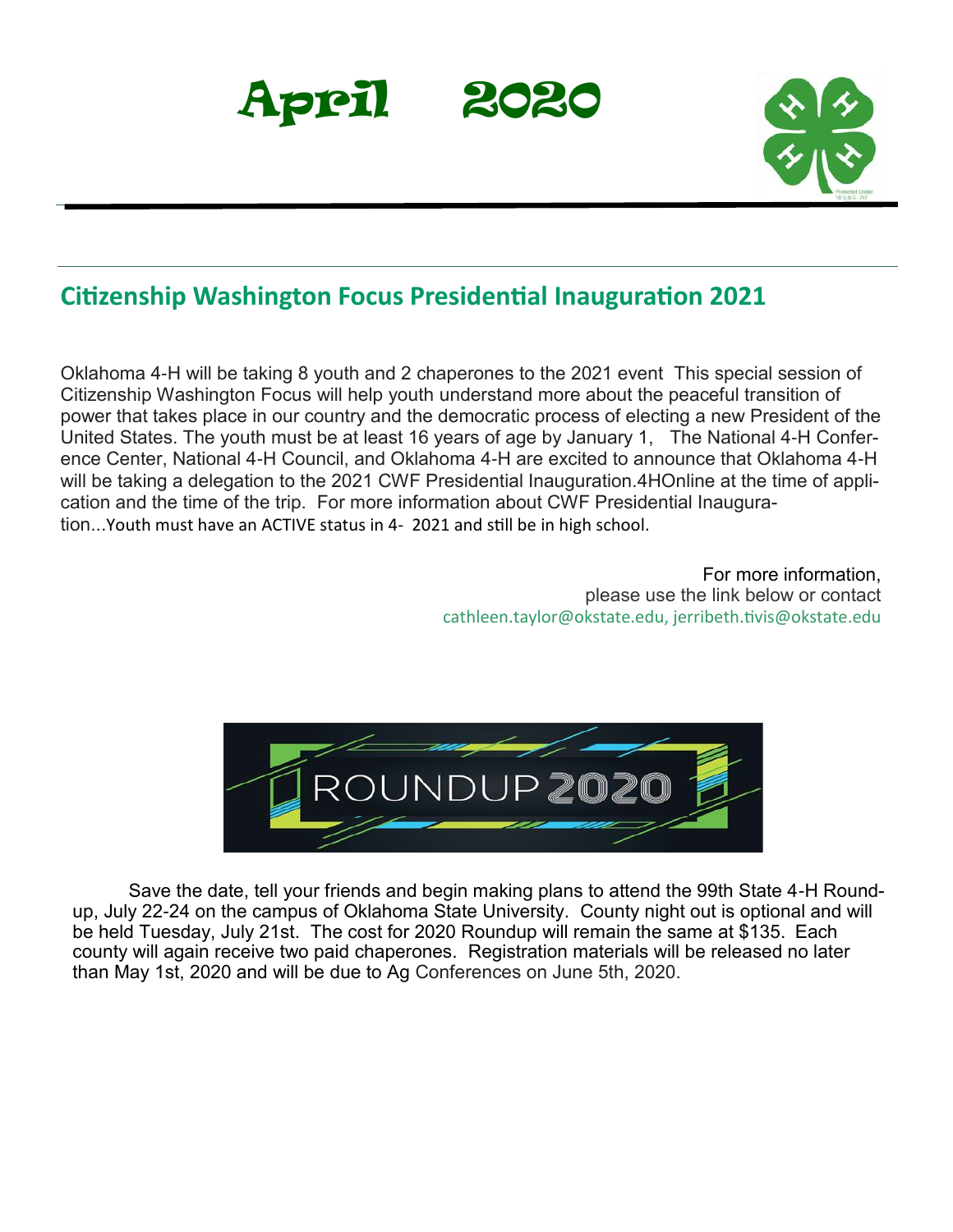

# State Record Books

The due dates for state record books are still the same which is April 1 for rough drafts to be in the county office via email. Please send to paige.erickson@okstate.edu. We will review them and make our recommendations. Please watch for emails regarding the edits so that you may make the changes BEFORE final submission which is April 27, 2020 by noon using email ONLY! The following is the link to the NEW state form 4h.okstate.edu

# County Record Books

As you probably noticed the due date for the county record books has changed to May 22, 2020. We had planned workshops to help with this but have had to cancel them. If you have any questions, please call the office. The county record book is still downloadable through the county website. It is the same as last year with no changes made to it. Since many 4-H county events and activities have been cancelled or postponed, you might be thinking creatively about some citizenship projects you could do from home, for example, mailing cards or art to area nursing homes for residents, or donating canned goods to area pantries

Oklahoma State University, U. S. Department of Agriculture, State and Local governments cooperating. Oklahoma State University in compliance with Title VI and VII of the Civil Rights Act of 1964, Executive Order 11246 as amended, Title IX of the Education Amendments of 1972, Americans with Disabilities Act of 1990, and other federal and state laws and regulations, does not discriminate on the basis of race, color, national origin, gender, age, religion, disability, or status as a veteran in any of its policies, practices, or procedures.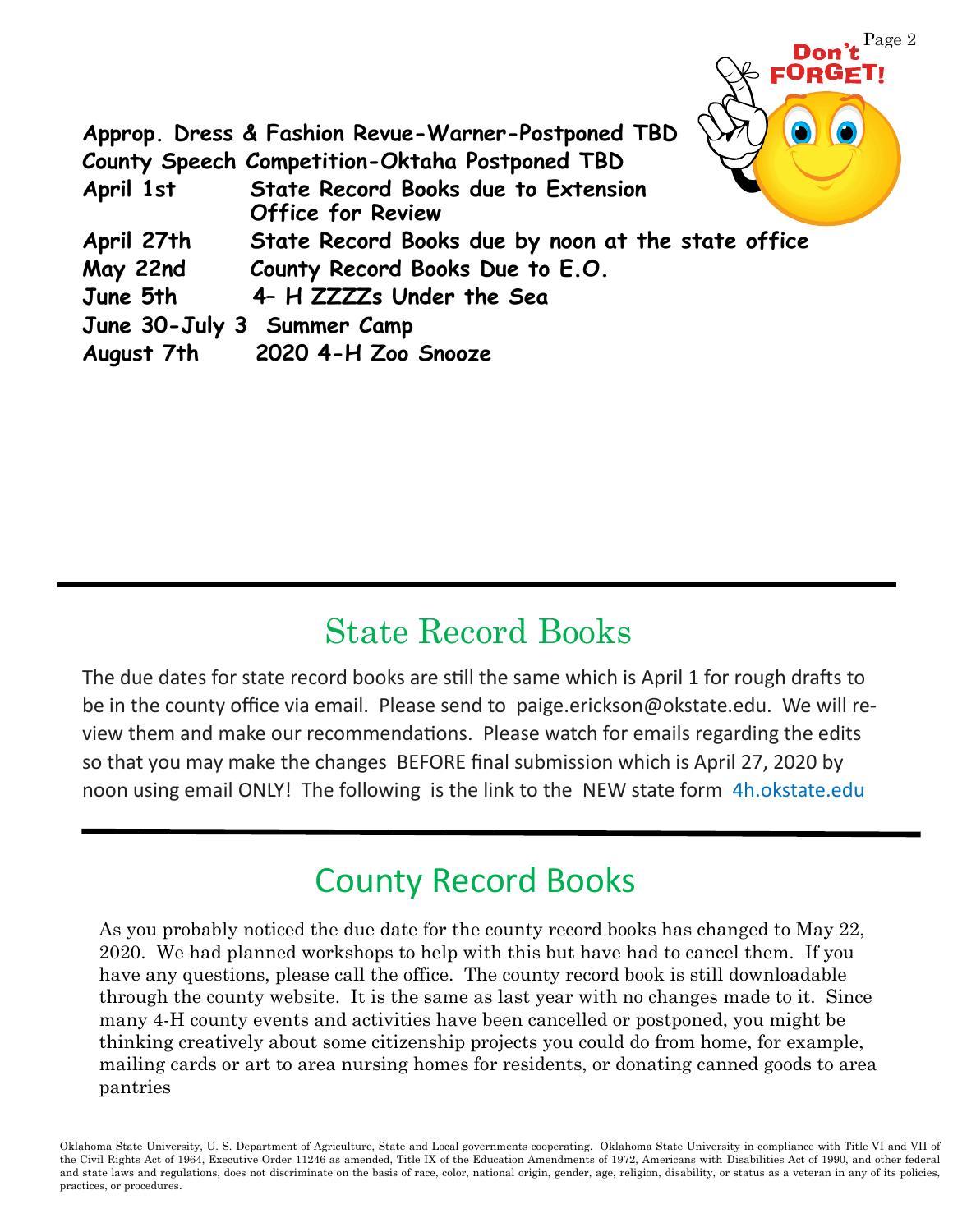## **Camp Turf**

Camp TURF is a two-week residential summer academy at OSU. It focuses on career exploration in the horticulture and landscape architecture fields and is free to students. Up to 25 upcoming ninth and tenth graders will be selected for the academy, which runs from May 31 to June 12, 2020. All Oklahoma students currently finishing  $8<sup>th</sup>$  or  $9<sup>th</sup>$  grade are eligible to apply. Applications are accepted beginning March 15, with the selection process beginning April 1 $^{\rm st}$ .

For questions please contact

Dr. Shelley Mitchell at shelley.mitchell@okstate.edu or 405-744-5755.



#### **2020 4-H ZZZs Under the Sea**

**When:** Friday, June 5<sup>th</sup>, 2020 **Cost:** \$45.00 per person (Youth & Adults) Ever dreamed of dreaming with the sharks or sea turtles? Come join us at the Aquarium for our ZZZs in the Seas overnight event! [Click here for more information.](https://nam04.safelinks.protection.outlook.com/?url=https%3A%2F%2Fokstate.us12.list-manage.com%2Ftrack%2Fclick%3Fu%3D31da6ae8f3fdb340469fea571%26id%3D69c46457f9%26e%3D5d75cab5a0&data=02%7C01%7Ctodd.trennepohl%40okstate.edu%7Cefe20cf612d041a40cbb08d7cf2b3084%7) [https://apps.dasnr.okstate.edu/SSL/4h.okstate.edu/events-and-activities/state-events-activities/zzzs-under-the-](https://apps.dasnr.okstate.edu/SSL/4h.okstate.edu/events-and-activities/state-events-activities/zzzs-under-the-seas)

[seas](https://apps.dasnr.okstate.edu/SSL/4h.okstate.edu/events-and-activities/state-events-activities/zzzs-under-the-seas)

### **2020 4-H Zoo Snooze**

**When:** Friday, August 7th, 2020

**Cost:** \$35.00 for Youth

**Cost:** \$20.00 for Adults

Join Oklahoma 4-H for an overnight sleepover at the OKC Zoo! Can you build the highest ant hill?

Jump as far as a wallaby? [Click here for more information.](https://nam04.safelinks.protection.outlook.com/?url=https%3A%2F%2Fokstate.us12.list-manage.com%2Ftrack%2Fclick%3Fu%3D31da6ae8f3fdb340469fea571%26id%3D644dbbc39e%26e%3D5d75cab5a0&data=02%7C01%7Ctodd.trennepohl%40okstate.edu%7Cefe20cf612d041a40cbb08d7cf2b3084%7)

[https://apps.dasnr.okstate.edu/SSL/4h.okstate.edu/events-and-activities/state-events-activities/zzzs-under-the](https://apps.dasnr.okstate.edu/SSL/4h.okstate.edu/events-and-activities/state-events-activities/zzzs-under-the-seas)[seas](https://apps.dasnr.okstate.edu/SSL/4h.okstate.edu/events-and-activities/state-events-activities/zzzs-under-the-seas)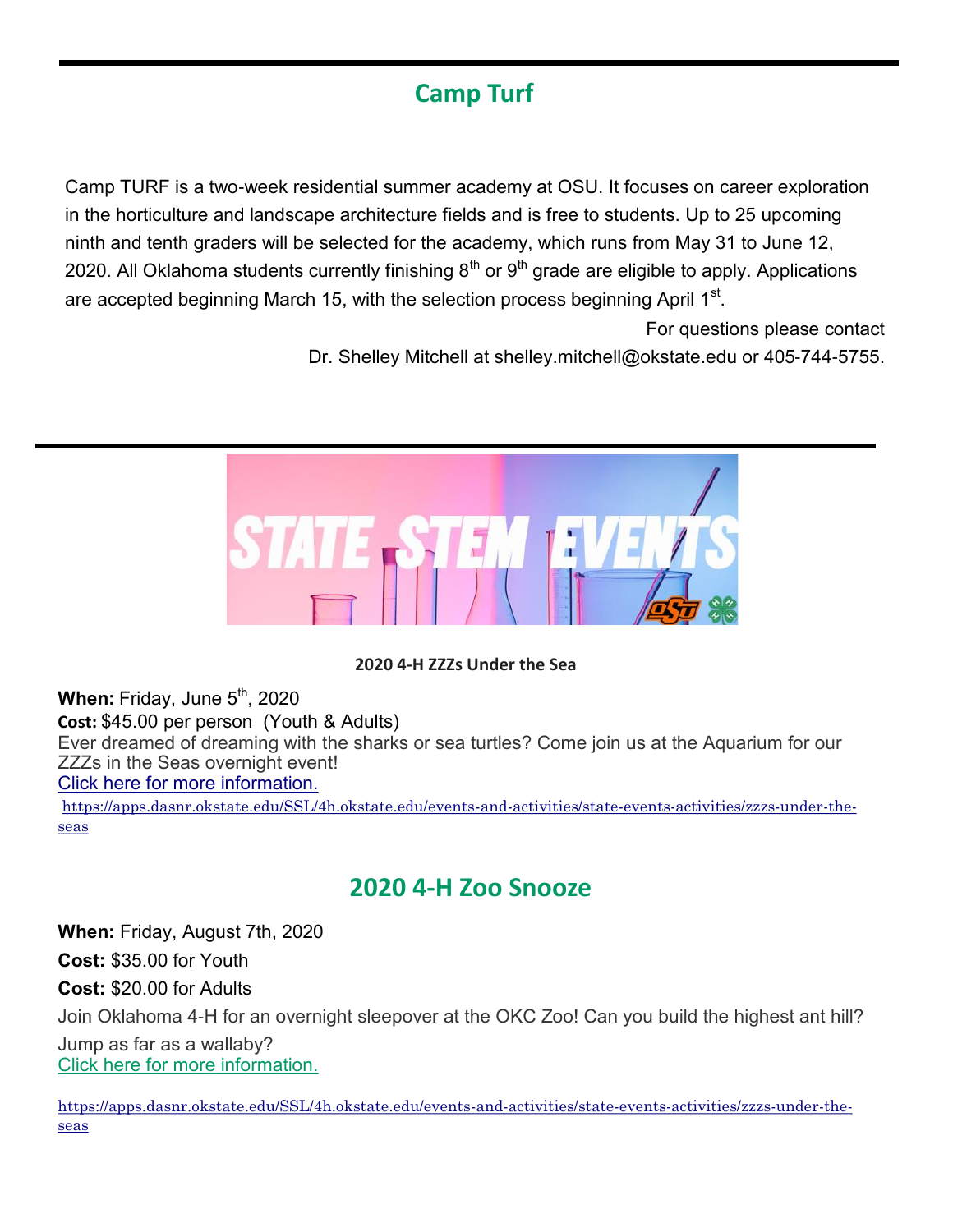### **100's 4-H Activities for The Home**

We here at the 4-H Youth Development Program care about you and wish the very best for you and your loved ones. We are sharing this issue of *Focus on Youth* in order to provide some news and give you updates where we have known changes. There are some events in the coming weeks that are canceled. Some are still planned but we all understand circumstances change daily so please watch for new announcements. The same state of the state of the state of the During this

time, let's promote "at home" 4-H work and encourage our 4-H families to continue their educational activities while under quarantine or self-quarantine. 4-H has many projects that can be completed or explored by families. These projects would make for excellent family bonding time. Please share the following information and links through all of your outlets. We are trying to not only provide education, but to help families provide stability with positive, enjoyable, and time-consuming activities to help parents, grandparents, and caregivers during this time of need:

**"Wondering what to do with your 4-H members with time off from school? We have solutions to help you out. The following link will take you to educational resources with 100s of fun learning activities for your youth. You can build rockets, make snacks, explore art, watch educational videos, search NASA, or discover dozens of other adventures. Challenge your youth** 

**to pick one, then help them gather the materials and do the activity together."**

**Look At :** <http://4h.okstate.edu/>

### **Marching toward Bake and Take Month**

FAPC reminds Oklahomans March is Bake and Take Month, a celebration of the success in the wheat industry.

The Bake and Take promotion is a wonderful way to get our young people to experience the joys of baking and understanding the importance of the cereal grain and wheat grown in our state.

This celebration is designed to encourage participants to bake a product made from wheat and then take it to another individual or family, such as neighbors, friends or relatives.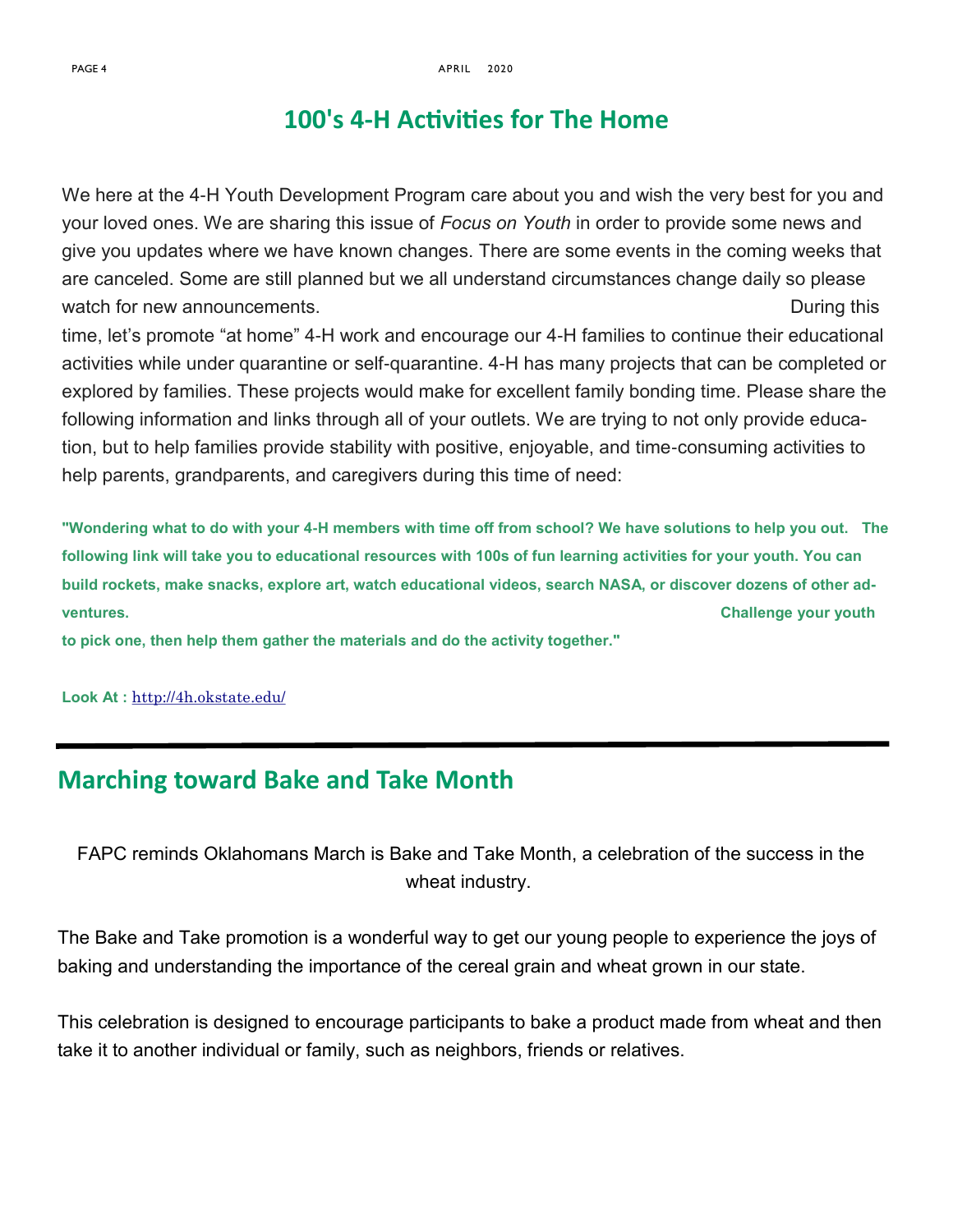## *Marching toward Bake and Take Month*

### *FAPC reminds Oklahomans March is Bake and Take Month, a celebration of the success in the wheat industry.*

*(Stillwater, Oklahoma – March 10, 2020)* While many sectors of the agricultural industry are prevalent throughout Oklahoma, the state often is recognized by being a leading producer of wheat. With this in mind, staff at Oklahoma State University's Robert M. Kerr Food and Agricultural Products Center work to promote the commodity by celebrating Bake and Take Month during March.

This celebration is designed to encourage participants to bake a product made from wheat and then take it to another individual or family, such as neighbors, friends or relatives, said Renée Albers-Nelson, FAPC milling and baking specialist.

"The Bake and Take promotion is a wonderful way to get our young people to experience the joys of baking and understanding the importance of the cereal grain and wheat grown in our state," Nelson said.

For the past several years, FAPC, as a part of OSU's Division of Agricultural Sciences and Natural Resources, and the Oklahoma Wheat Commission have worked with the Oklahoma State 4-H Program to promote this celebratory month.

"We direct our focus toward 4-H, since this group is strong in community service and agriculture," Nelson said. "As we promote Bake and Take Month, we encourage participants to purchase Oklahoma-milled flour."

4-H members throughout the state are encouraged to participate in Bake and Take Month while both utilizing Made in Oklahoma Coalition products and completing the steps of service learning – preparation, action, reflection and celebration.

While the event might be pushed towards 4-H members, anyone in the state is encouraged to participate, said Mandy Gross, FAPC communications service manager.

"We would love to hear how people are celebrating Bake and Take Month and what Made in Oklahoma products are being used," Gross said. "We are asking individuals who participate in Bake and Take Month to take photos of the 'baking' and 'taking' process and send them to us to be posted on FAPC's social media sites."

Individuals can submit photos by emailing *[fapc@okstate.edu](mailto:fapc@okstate.edu)* and noting the Made in Oklahoma products used and where the baked goods were shared.

Bake and Take began in 1970 by the Kansas Wheathearts, an auxiliary organization of the Kansas Association of Wheat Growers, as a community service event to celebrate the wheat harvest in Sumner County, Kansas. For 48 years, Bake and Take Month has been an opportunity to celebrate relationships with friends and family by baking and sharing treats.

#### **STORY BY: Megan Silveira | FAPC Communications Graduate Assistant**

**CONTACT: Mandy Gross | FAPC Communications Services | 405-744-0442 | [mandy.gross@okstate.edu](mailto:mandy.gross@okstate.edu)**